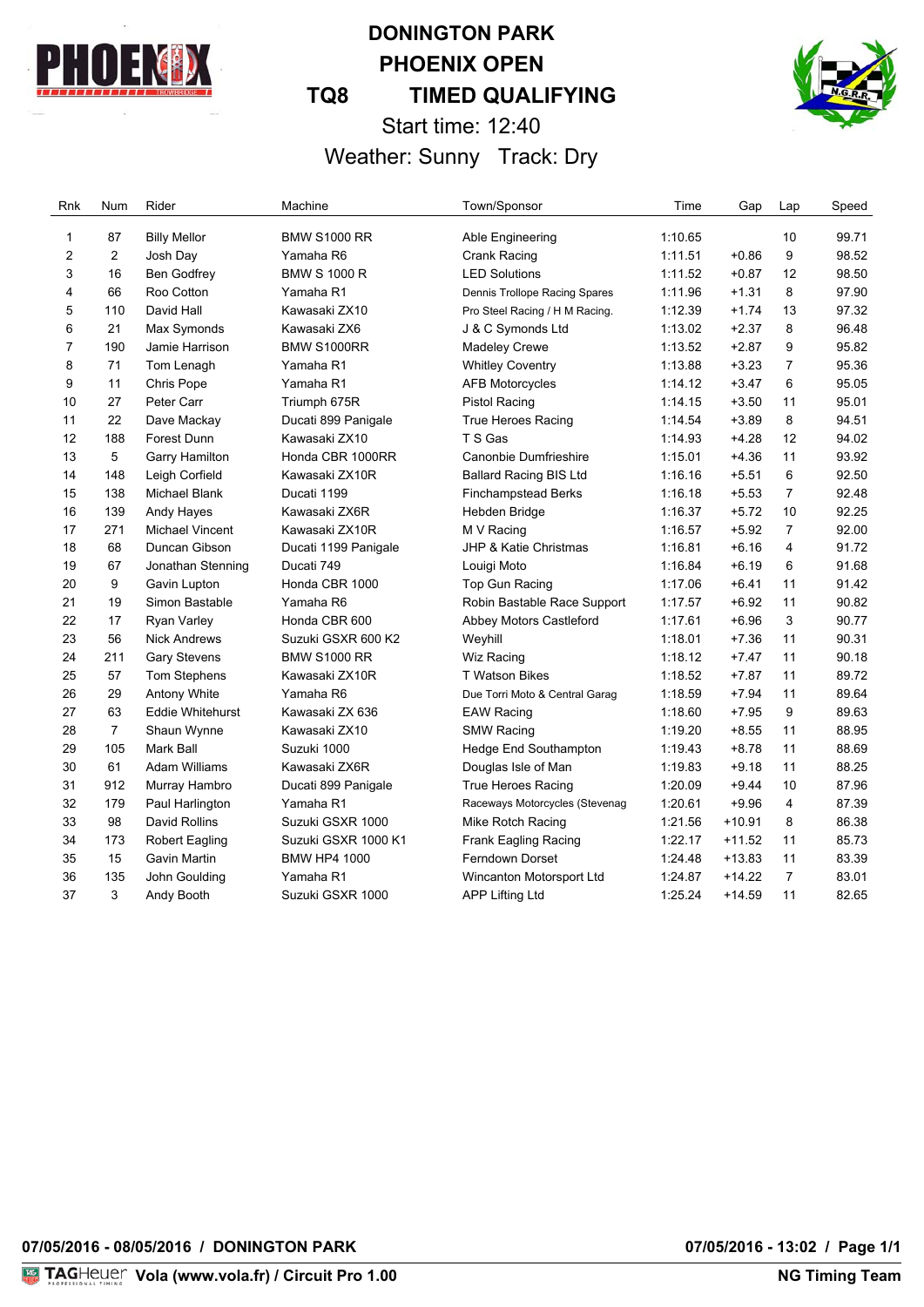

I

# **DONINGTON PARK PHOENIX OPEN TQ8 TIMED QUALIFYING** LAP TIMES



| эn | ıme<br> |
|----|---------|
|    |         |

| Adam Williams |              |
|---------------|--------------|
|               | <b>START</b> |
| 1             |              |
| 2             | 1:22.30      |
| 3             | 1:21.32      |
| 4             | 1:22.85      |
| 5             | 1:19.83      |
| 6             | 1:20.44      |
| 7             | 1:20.63      |
| 8             | 1:22.20      |
| 9             | 1:21.75      |
| 10            | 1:21.37      |
| 11            | 1:26.28      |

#### Andy Booth

| <b>START</b> |         |
|--------------|---------|
| 1            |         |
| 2            | 1:29.22 |
| 3            | 1:28.59 |
| 4            | 1:27.43 |
| 5            | 1:27.50 |
| 6            | 1:29.22 |
| 7            | 1:26.91 |
| 8            | 1:25.24 |
| 9            | 1:26.35 |
| 10           | 1:26.40 |
| 11           | 1:26.13 |

### Andy Hayes

| <b>START</b> |         |
|--------------|---------|
| 1            |         |
| 2            | 1:16.78 |
| 3            | 1:16.79 |
| 4            | 1.1749  |
| 5            | 1:20.28 |
| 6            | 1:18.39 |
| 7            | 1:18.01 |
| 8            | 1:16.37 |
| 9            | 1:16.51 |
| 10           | 1:17.56 |

### Antony White

**START** 

| Lap | Time    |
|-----|---------|
| 1   |         |
| 2   | 1:21.72 |
| 3   | 1:21.56 |
| 4   | 1:21.86 |
| 5   | 1:20.20 |
| 6   | 1:23.07 |
| 7   | 1:20.53 |
| 8   | 1:21.86 |
| 9   | 1:19.93 |
| 10  | 1:19.03 |
| 11  | 1:18.59 |

#### Ben Godfrey

I

| <b>START</b> |         |
|--------------|---------|
| 1            |         |
| 2            | 1:14.88 |
| 3            | 1:12.81 |
| 4            | 1:14.65 |
| 5            | 1.17.87 |
| 6            | 1:14 00 |
| 7            | 1:12.45 |
| 8            | 1:14.87 |
| 9            | 1:11.66 |
| 10           | 1:11.52 |
| 11           | 1:11.83 |
| 12           | 1:16.35 |

# Billy Mellor **START**

| 2                 | 1:15.09 |
|-------------------|---------|
| 3                 | 1:13.95 |
| 4                 | 1:10.85 |
| 5                 | 1:10.83 |
| 6                 | 1:11.52 |
| 7                 | 1:10.65 |
| 8                 | 1:12.72 |
| 9                 | 4:05.60 |
| 10                | 1:11.75 |
|                   |         |
|                   |         |
| <b>Chris Pope</b> |         |
| <b>START</b>      |         |
|                   |         |

| Lap | Time    |
|-----|---------|
| 1   |         |
| 2   | 1:14.97 |
| 3   | 1:14.88 |
| 4   | 1:15.26 |
| 5   | 1:14.12 |
| 6   | 1:17.18 |

| Dave Mackay  |         |  |
|--------------|---------|--|
| <b>START</b> |         |  |
| 1            |         |  |
| 2            | 4:59.95 |  |
| 3            | 1:16.39 |  |
| 4            | 1:15.07 |  |
| 5            | 1:14.58 |  |
| 6            | 1:14.54 |  |
| 7            | 1:15.49 |  |
| 8            | 1:15.24 |  |

#### David Hall **START 1:13.63** 1:13.87 1:14.92 1:15.09 1:15.81 1:13.86 1:14.06 **1:13.01** 1:13.87 **1:12.39** 1:13.57 1:13.31

| David Rollins |         |
|---------------|---------|
| <b>START</b>  |         |
| 1             |         |
| 2             | 1:22.10 |
| 3             | 1:21.71 |
| 4             | 1:21.90 |
| 5             | 1:21.92 |
| հ             | 1:23.77 |

**07/05/2016 - 08/05/2016 / DONINGTON PARK 07/05/2016 - 13:02 / Page 1/4**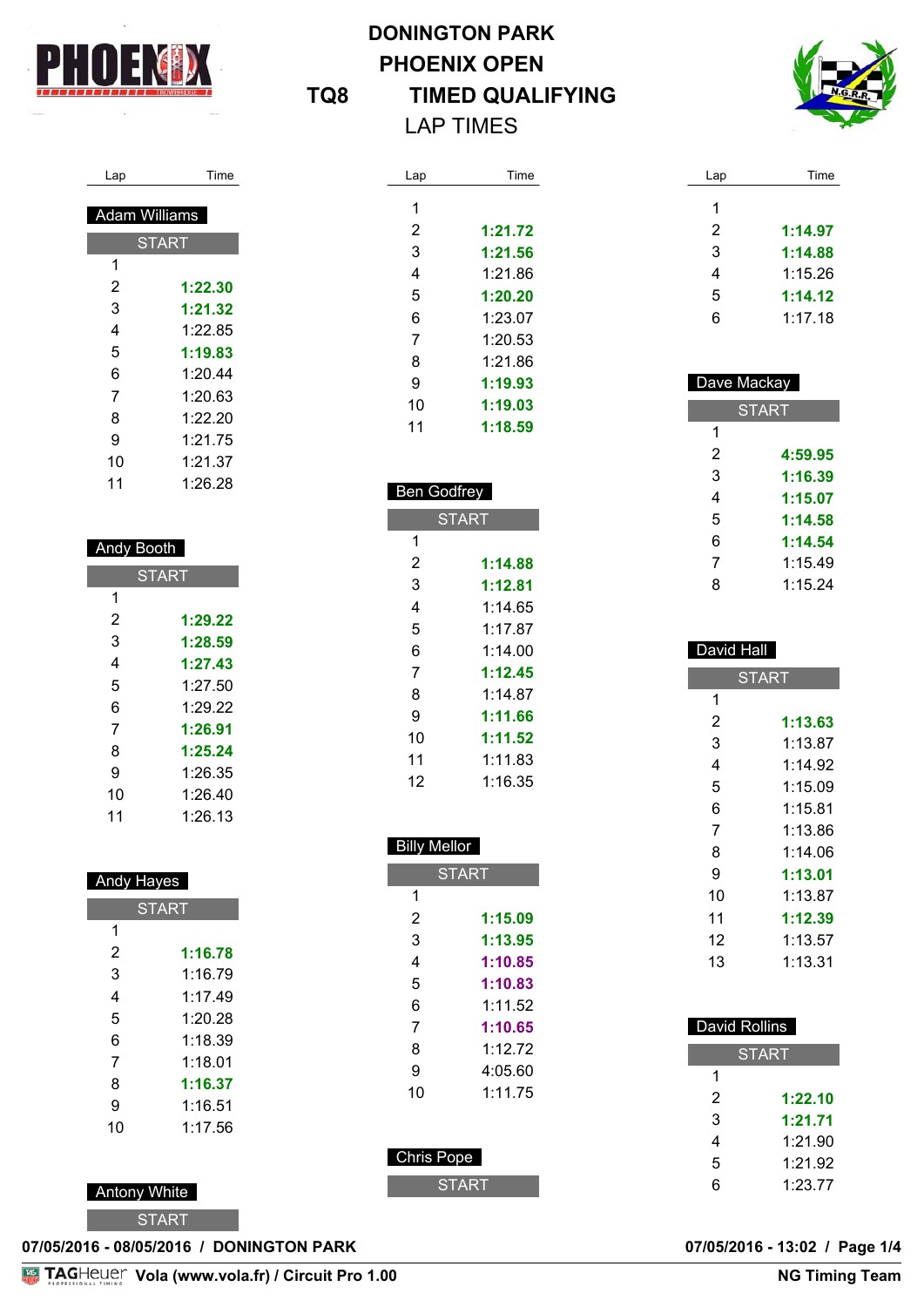#### **DONINGTON PARK PHOENIX OPEN TQ8 TIMED QUALIFYING** LAP TIMES

| Lap | Time    |
|-----|---------|
|     | 1:22.30 |
| 8   | 1:21.56 |

| Duncan Gibson |         |
|---------------|---------|
| START         |         |
| 1             |         |
| 2             | 1:17.85 |
| 3             | 1:16.81 |
|               | 1:17.75 |

| <b>Eddie Whitehurst</b> |              |  |
|-------------------------|--------------|--|
|                         | <b>START</b> |  |
| 1                       |              |  |
| 2                       | 1:21.25      |  |
| 3                       | 1:20.24      |  |
| 4                       | 1:18.60      |  |
| 5                       | 1.19.31      |  |
| 6                       | 1:21.82      |  |
| 7                       | 1.24 71      |  |
| 8                       | 1:19.62      |  |
| g                       | 1:20.94      |  |

| Forest Dunn |  |
|-------------|--|
|             |  |

| <b>START</b> |         |
|--------------|---------|
| 1            |         |
| 2            | 1:15.88 |
| 3            | 1:15.04 |
| 4            | 1:16.09 |
| 5            | 1.1777  |
| 6            | 1:15.97 |
| 7            | 1:16.05 |
| 8            | 1:15.17 |
| 9            | 1:16.50 |
| 10           | 1:14.94 |
| 11           | 1:14.93 |
| 12           | 1:15.71 |

| Garry Hamilton |         |
|----------------|---------|
| <b>START</b>   |         |
| 1              |         |
| 2              | 1:18.81 |
| 3              | 1:18.85 |
|                | 1:18.60 |

|  | 07/05/2016 - 08/05/2016 / DONINGTON PARK |  |
|--|------------------------------------------|--|
|  |                                          |  |

| Lap | Time    |
|-----|---------|
| 5   | 1:15.36 |
| 6   | 1:15.36 |
| 7   | 1:15.22 |
| 8   | 1:15.29 |
| 9   | 1:15.92 |
| 10  | 1:15.01 |
| 11  | 1:15.20 |
|     |         |

| <b>Gary Stevens</b> |              |
|---------------------|--------------|
|                     | <b>START</b> |
| 1                   |              |
| 2                   | 1:23.76      |
| 3                   | 1:20.94      |
| 4                   | 1.21 70      |
| 5                   | 1:20.02      |
| 6                   | 1:18.12      |
| 7                   | 1:20.14      |
| 8                   | 1:18.95      |
| 9                   | 1·18 27      |
| 10                  | 1:18.77      |
| 11                  | 1:22.10      |

#### Gavin Lupton

ı

| <b>START</b> |         |
|--------------|---------|
| 1            |         |
| 2            | 1:22.68 |
| 3            | 1:19.79 |
| 4            | 1:20.75 |
| 5            | 1:19.79 |
| 6            | 1:18.13 |
| 7            | 1:17.06 |
| 8            | 1:17.91 |
| 9            | 1:19.67 |
| 10           | 1:17.65 |
| 11           | 1.17.81 |

#### Gavin Martin

I

| <b>START</b> |         |  |
|--------------|---------|--|
| 1            |         |  |
| 2            | 1:26.94 |  |
| 3            | 1.27 46 |  |
| 4            | 1:26.93 |  |
| 5            | 1:26.23 |  |
| 6            | 1:24.95 |  |
| 7            | 1:24.48 |  |

| Lap | Time    |
|-----|---------|
|     |         |
| 8   | 1:25.32 |
| 9   | 1:25.23 |
| 10  | 1:25.07 |
| 11  | 1:24.90 |

| Jamie Harrison |              |  |
|----------------|--------------|--|
|                | <b>START</b> |  |
| 1              |              |  |
| 2              | 1:15.62      |  |
| 3              | 1:15.45      |  |
| 4              | 1:15.30      |  |
| 5              | 1:15.09      |  |
| 6              | 1:14.76      |  |
| 7              | 1:15.38      |  |
| 8              | 2:54.94      |  |
| g              | 1:13.52      |  |

| John Goulding |              |  |
|---------------|--------------|--|
|               | <b>START</b> |  |
| 1             |              |  |
| 2             | 1:28.34      |  |
| 3             | 1:26.50      |  |
| 4             | 1:27.07      |  |
| 5             | 1:26.83      |  |
| 6             | 1:24.87      |  |
|               | 1:26.29      |  |

| Jonathan Stenning |         |  |
|-------------------|---------|--|
| <b>START</b>      |         |  |
| 1                 |         |  |
| 2                 | 1:23.18 |  |
| 3                 | 1:19.91 |  |
| 4                 | 1:18.41 |  |
| 5                 | 1:18.98 |  |
| 6                 | 1:16.84 |  |

| Josh Day     |  |
|--------------|--|
| <b>START</b> |  |
|              |  |
| 1:12.73      |  |
| 1:12.48      |  |
| 2:53.22      |  |
| 1:12.09      |  |
|              |  |

07/05/2016 - 13:02 / Page 2/4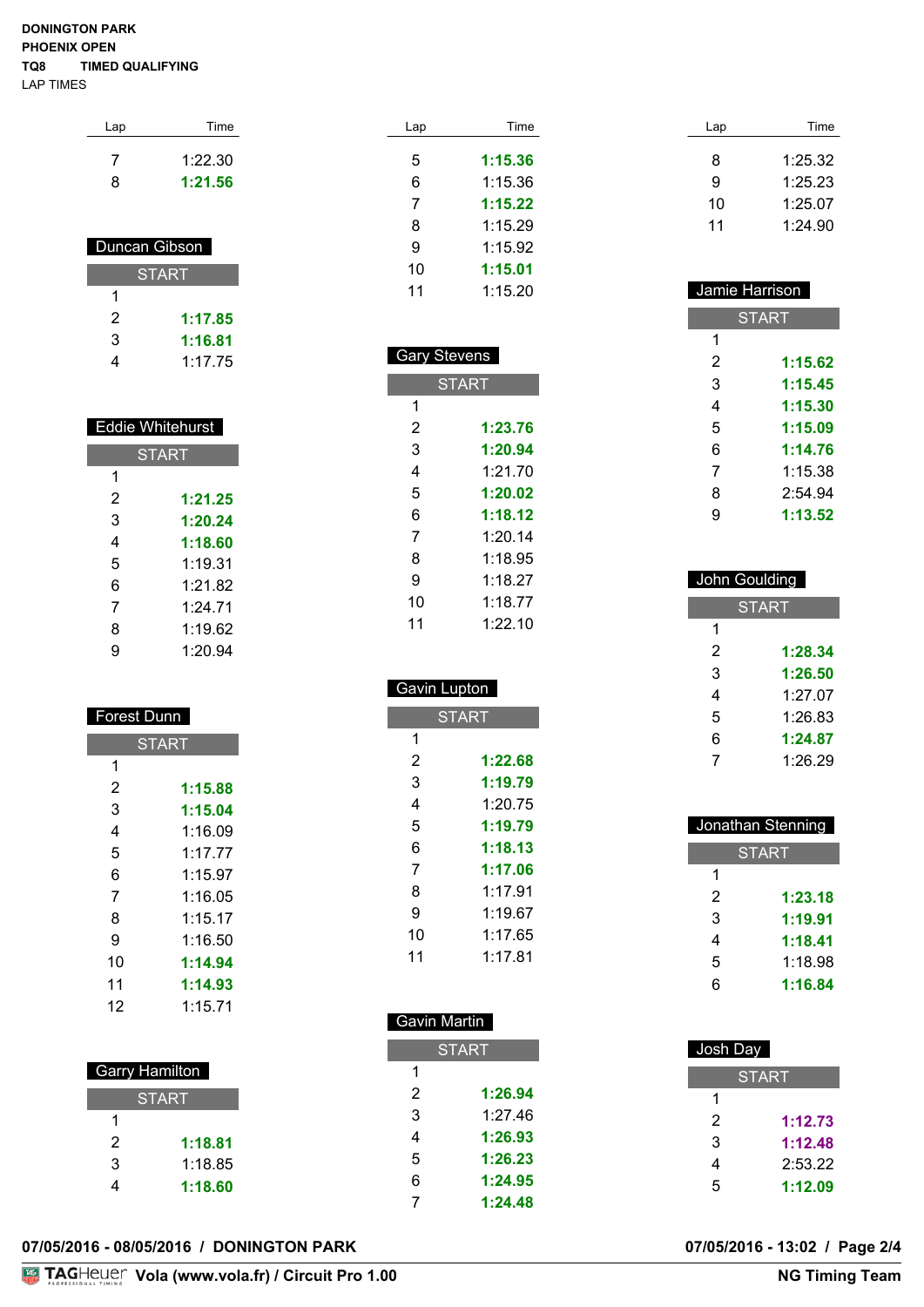#### **DONINGTON PARK PHOENIX OPEN TQ8 TIMED QUALIFYING** LAP TIMES

| Lap | <b>Time</b> |
|-----|-------------|
| 6   | 2:54.95     |
| 7   | 1:11.51     |
| 8   | 1:23.01     |
| g   | 1:13.30     |

#### Leigh Corfield

| <b>START</b> |         |
|--------------|---------|
| 1            |         |
| 2            | 1:18.69 |
| 3            | 1:21.56 |
| 4            | 1:18.58 |
| 5            | 1:17.48 |
| հ            | 1:16.16 |

#### Mark Ball

| <b>START</b> |         |
|--------------|---------|
| 1            |         |
| 2            | 1:23.70 |
| 3            | 1:21.75 |
| 4            | 1:21.81 |
| 5            | 1:21.73 |
| 6            | 1:20.15 |
| 7            | 1:21.39 |
| 8            | 1:19.57 |
| 9            | 1:19.67 |
| 10           | 1:19.71 |
| 11           | 1:19.43 |

#### Max Symonds

| <b>START</b> |         |
|--------------|---------|
| 1            |         |
| 2            | 1:13.63 |
| 3            | 1:14.98 |
| 4            | 1:13.20 |
| 5            | 7:02.73 |
| 6            | 1:13.02 |
| 7            | 1:15.79 |
| 8            | 1:15.00 |
|              |         |

## Michael Blank

i.

|   | <b>START</b> |
|---|--------------|
|   |              |
| 2 | 1:16.41      |

| Lap | Time    |
|-----|---------|
|     |         |
| 3   | 1:17.10 |
| 4   | 1:17.47 |
| 5   | 1:17.27 |
| 6   | 1:16.18 |
|     | 1:16.56 |

#### Michael Vincent **START 1:18.85** 1:19.33 1:20.76

 1:21.37 **1:16.98 1:16.57**

| Murray Hambro |         |  |
|---------------|---------|--|
| <b>START</b>  |         |  |
| 1             |         |  |
| 2             | 1:24.63 |  |
| 3             | 1:21.75 |  |
| 4             | 1:21.20 |  |
| 5             | 1:27.84 |  |
| 6             | 1:21.95 |  |
| 7             | 1:20.81 |  |
| 8             | 1:21.63 |  |
| 9             | 1:21.99 |  |
| 10            | 1:20.09 |  |

| <b>Nick Andrews</b> |              |  |
|---------------------|--------------|--|
|                     | <b>START</b> |  |
| 1                   |              |  |
| 2                   | 1:20.45      |  |
| 3                   | 1:19.42      |  |
| 4                   | 1:19.09      |  |
| 5                   | 1:19.37      |  |
| 6                   | 1:18.01      |  |
| 7                   | 1:18.23      |  |
| 8                   | 1:18.85      |  |
| 9                   | 1:19.55      |  |
| 10                  | 1:18.69      |  |
| 11                  | 1:19.16      |  |
|                     |              |  |
|                     |              |  |

| Lap             | Time         |
|-----------------|--------------|
|                 |              |
| Paul Harlington |              |
|                 | <b>START</b> |
| 1               |              |
| 2               | 1:26.16      |
| 3               | 1:22.99      |
|                 | 1:20.61      |

| Peter Carr   |         |
|--------------|---------|
| <b>START</b> |         |
| 1            |         |
| 2            | 1:17.92 |
| 3            | 1:17.60 |
| 4            | 1:15.59 |
| 5            | 1:15.24 |
| 6            | 1:14.88 |
| 7            | 1:15.52 |
| 8            | 1:14.95 |
| 9            | 1:14.15 |
| 10           | 1:14.28 |
| 11           | 1:15.67 |

| <b>Robert Eagling</b> |              |  |  |  |  |
|-----------------------|--------------|--|--|--|--|
|                       | <b>START</b> |  |  |  |  |
| 1                     |              |  |  |  |  |
| 2                     | 1:28.76      |  |  |  |  |
| 3                     | 1:24.85      |  |  |  |  |
| 4                     | 1:26.17      |  |  |  |  |
| 5                     | 1:25.25      |  |  |  |  |
| 6                     | 1:23.44      |  |  |  |  |
| 7                     | 1:23.98      |  |  |  |  |
| 8                     | 1:23.58      |  |  |  |  |
| 9                     | 1:23.21      |  |  |  |  |
| 10                    | 1:22.17      |  |  |  |  |
| 11                    | 1:23.57      |  |  |  |  |

| Roo Cotton   |         |  |  |  |  |
|--------------|---------|--|--|--|--|
| <b>START</b> |         |  |  |  |  |
| 1            |         |  |  |  |  |
| 2            | 1:13.91 |  |  |  |  |
| 3            | 1:14.07 |  |  |  |  |
| 4            | 1:16.78 |  |  |  |  |
| 5            | 1:15.01 |  |  |  |  |
| 6            | 1:13.31 |  |  |  |  |
| 7            | 1:11.96 |  |  |  |  |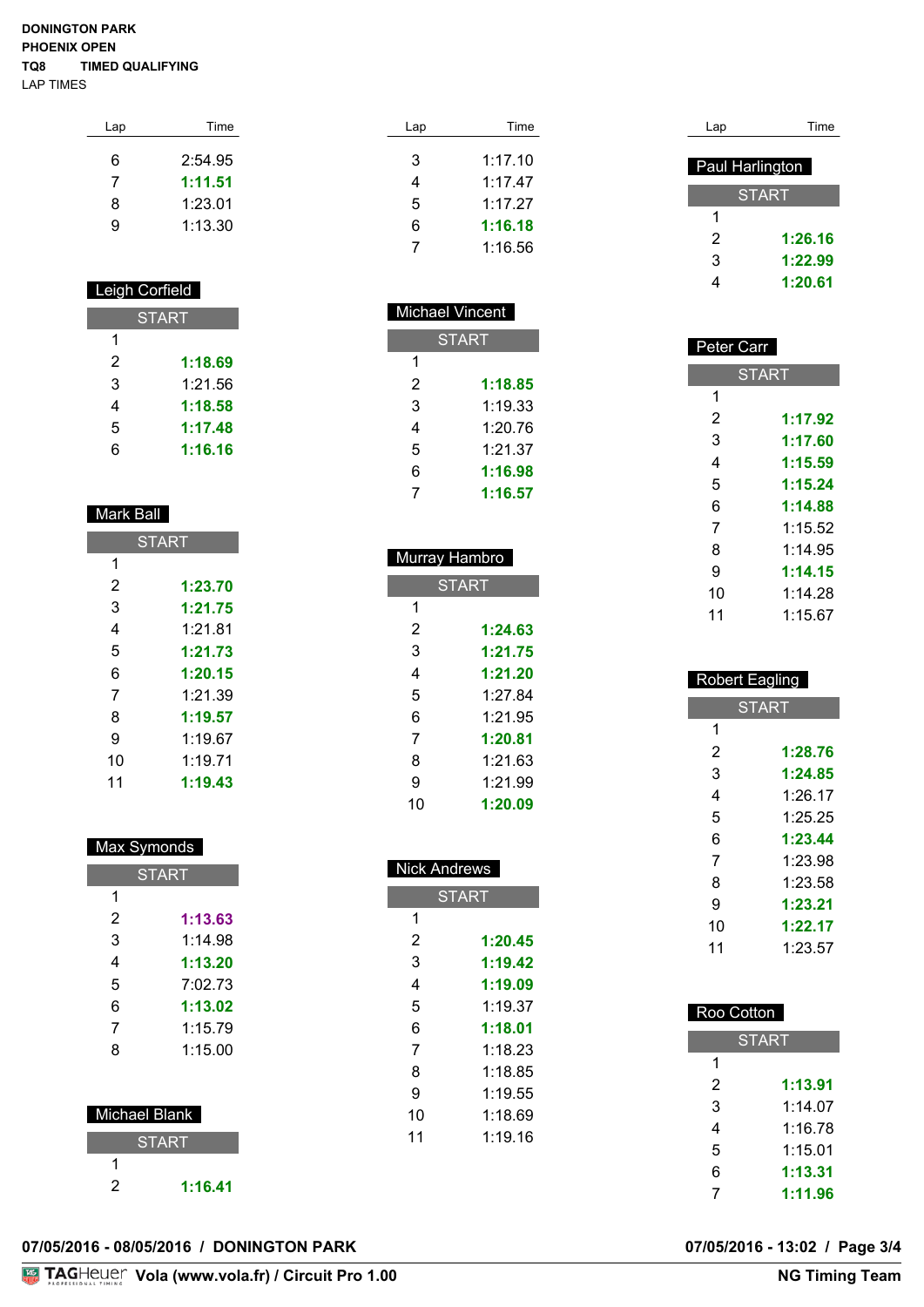#### **DONINGTON PARK PHOENIX OPEN TQ8 TIMED QUALIFYING** LAP TIMES

| Lap | Time    | Lap | Time    |
|-----|---------|-----|---------|
| 8   | 1:12.00 | 6   | 1:15.45 |
|     |         |     | 1:14.43 |

Tom Stephens

**START** 

 **1:21.66 1:19.85 1:18.82** 1:20.14 1:22.57 1:19.25 **1:18.52** 1:18.62 1:19.42 1:19.90

Subject to scrutineering or sporting incidents

#### Ryan Varley

|   | <b>START</b> |
|---|--------------|
|   |              |
| 2 | 1:17.82      |
| з | 1:17.61      |

| Shaun Wynne |              |  |  |
|-------------|--------------|--|--|
|             | <b>START</b> |  |  |
| 1           |              |  |  |
| 2           | 1:22.04      |  |  |
| 3           | 1:21.21      |  |  |
| 4           | 1:20.43      |  |  |
| 5           | 1:20.80      |  |  |
| 6           | 1:21.53      |  |  |
| 7           | 1:20.36      |  |  |
| 8           | 1:20.93      |  |  |
| 9           | 1:20.36      |  |  |
| 10          | 1:19.20      |  |  |
| 11          | 1:19.91      |  |  |

#### Simon Bastable

|    | <b>START</b> |
|----|--------------|
| 1  |              |
| 2  | 1:20.82      |
| 3  | 1:18.45      |
| 4  | 1:19.18      |
| 5  | 1:17.57      |
| 6  | 1:18.77      |
| 7  | 1:19.25      |
| 8  | 1.2291       |
| 9  | 1:19.55      |
| 10 | 1:17.87      |
| 11 | 1:18.63      |

#### Tom Lenagh

|   | START   |
|---|---------|
| 1 |         |
| 2 | 1:14.05 |
| 3 | 1 14 24 |
| 4 | 1:14.64 |
| 5 | 1:13.88 |

| 07/05/2016 - 08/05/2016 / DONINGTON PARK |
|------------------------------------------|
|------------------------------------------|

07/05/2016 - 13:02 / Page 4/4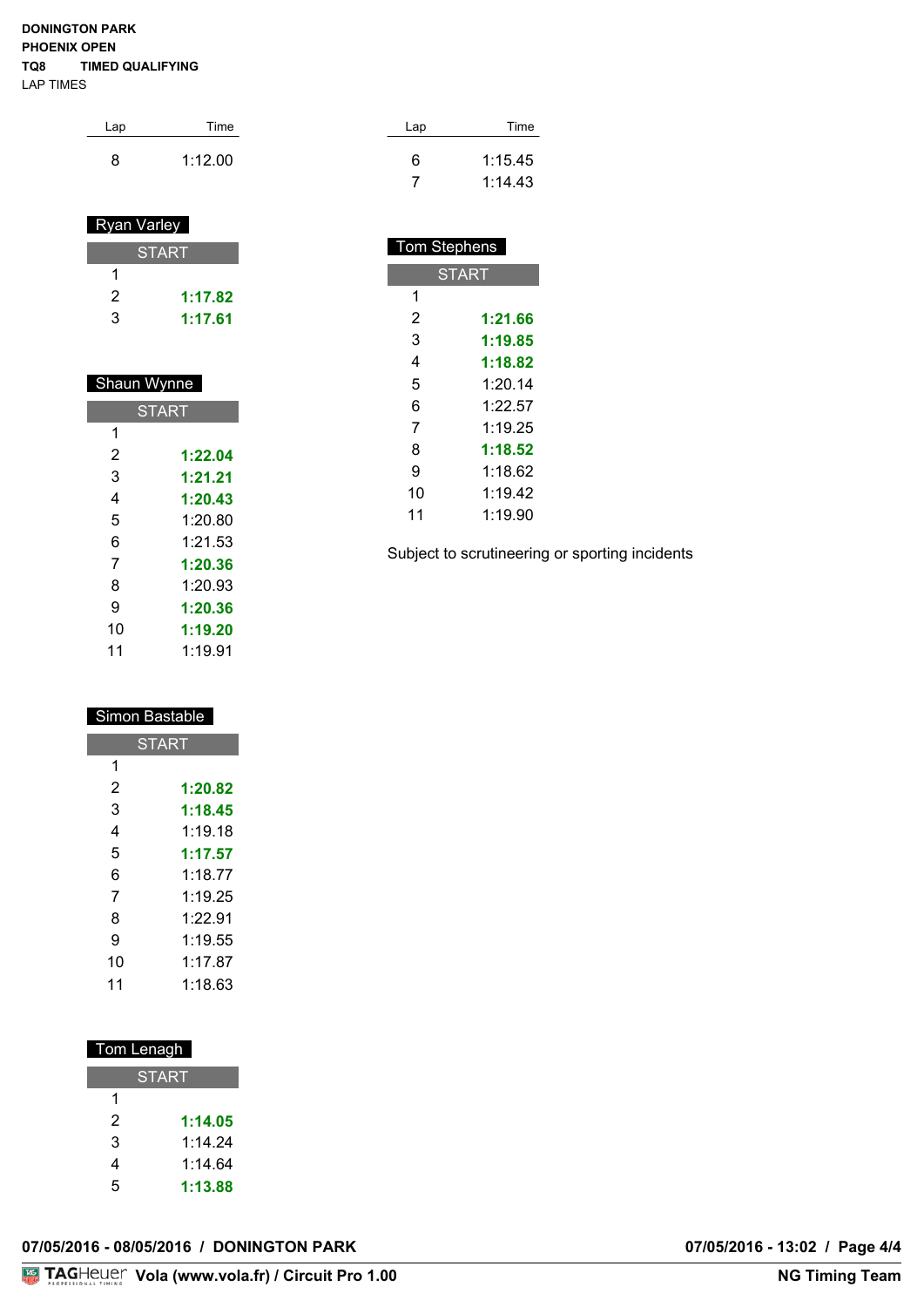

# **DONINGTON PARK PHOENIX OPEN RACE 20 ROUND 5 & 6 - RACE 1** STARTING GRID



6 Laps = 11.742 Km

|        |                 | - Pole -            |                       |                 |                        |                         |                      |
|--------|-----------------|---------------------|-----------------------|-----------------|------------------------|-------------------------|----------------------|
| $-1 -$ | 87              | <b>Billy Mellor</b> | $\mathbf{2}$          | Josh Day        | 16                     | Ben Godfrey             |                      |
| $-2-$  |                 | 66                  | Roo Cotton            | 110             | David Hall             | 21                      | Max Symonds          |
| $-3-$  | 190             | Jamie Harrison      | 71                    | Tom Lenagh      | 11                     | Chris Pope              |                      |
| $-4-$  |                 | 27                  | Peter Carr            | 22              | Dave Mackay            | 188                     | Forest Dunn          |
| $-5-$  | $5\phantom{.0}$ | Garry Hamilton      | 148                   | Leigh Corfield  | 138                    | Michael Blank           |                      |
| $-6-$  |                 | 139                 | Andy Hayes            | 271             | <b>Michael Vincent</b> | 68                      | Duncan Gibson        |
| $-7 -$ | 67              | Jonathan Stenning   | 9                     | Gavin Lupton    | 19                     | Simon Bastable          |                      |
| $-8-$  |                 | 17                  | Ryan Varley           | 56              | <b>Nick Andrews</b>    | 211                     | <b>Gary Stevens</b>  |
| $-9-$  | 57              | Tom Stephens        | 29                    | Antony White    | 63                     | <b>Eddie Whitehurst</b> |                      |
| $-10-$ |                 | $\overline{7}$      | Shaun Wynne           | 105             | Mark Ball              | 61                      | <b>Adam Williams</b> |
| $-11-$ | 912             | Murray Hambro       | 179                   | Paul Harlington | 98                     | David Rollins           |                      |
| $-12-$ |                 | 173                 | <b>Robert Eagling</b> | 15              | <b>Gavin Martin</b>    | 135                     | John Goulding        |
| $-13-$ | $\mathbf{3}$    | Andy Booth          |                       |                 |                        |                         |                      |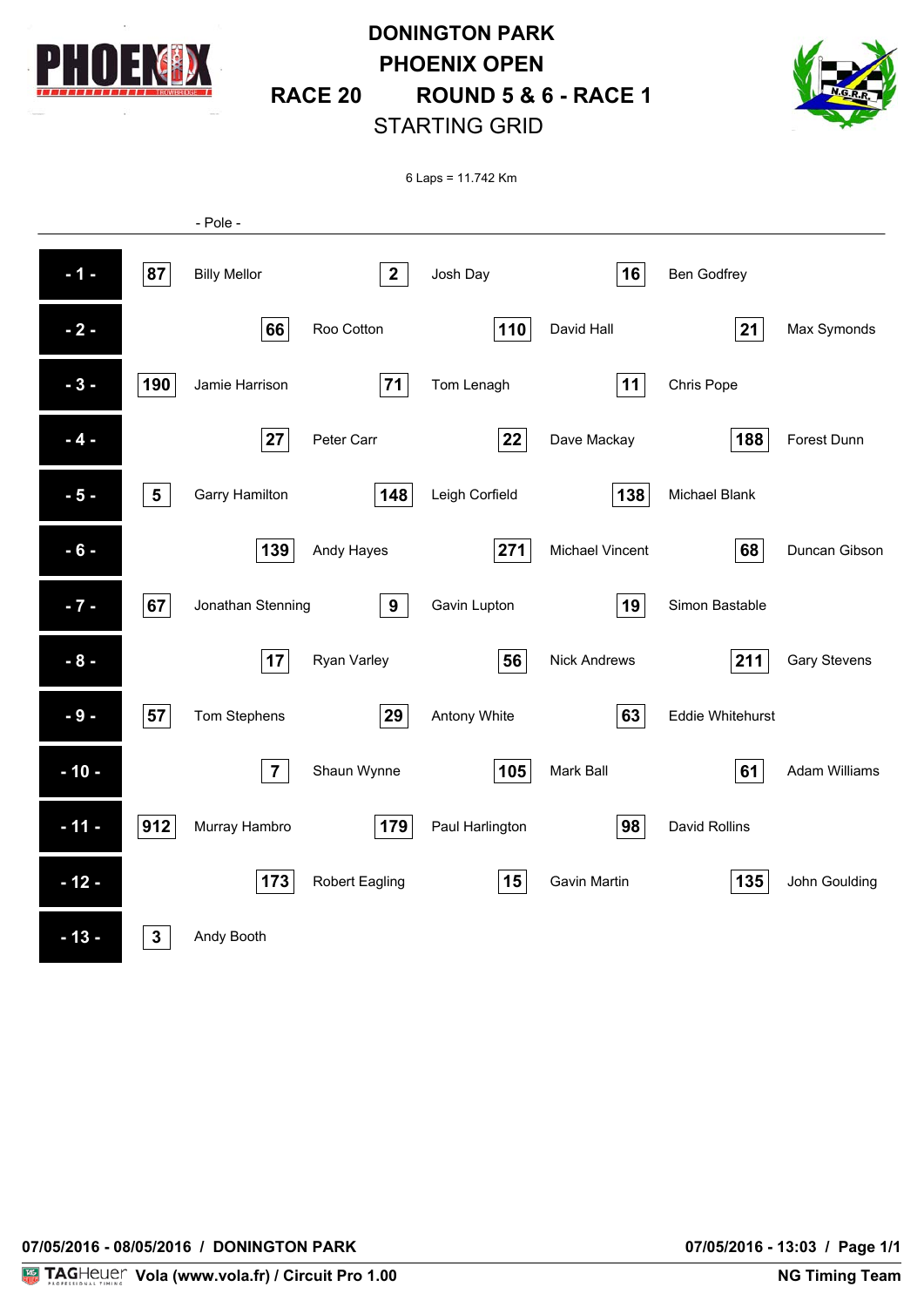

# **DONINGTON PARK PHOENIX OPEN RACE 20 ROUND 5 & 6 - RACE 1** Start Time: 16:54 Race Distance: 9.787 miles Weather: Rain Track: Wet



| Rnk | Num            | Rider                  | Machine              | Town/Sponsor                     | Laps | Time    | Gap      | Average | B.Lap   | Speed  |
|-----|----------------|------------------------|----------------------|----------------------------------|------|---------|----------|---------|---------|--------|
|     |                |                        |                      |                                  |      |         |          |         |         |        |
| 1.  | 2              | Josh Day               | Yamaha R6            | Crank Racing                     | 5    | 5:56.70 |          | 98.75   | 1:10.14 | 100.44 |
| 2   | 87             | <b>Billy Mellor</b>    | <b>BMW S1000 RR</b>  | Able Engineering                 | 5    | 5:57.12 | $+0.42$  | 98.63   | 1:10.16 | 100.41 |
| 3   | 16             | Ben Godfrey            | <b>BMW S 1000 R</b>  | <b>LED Solutions</b>             | 5    | 6:06.01 | $+9.31$  | 96.24   | 1:11.17 | 98.99  |
| 4   | 66             | Roo Cotton             | Yamaha R1            | Dennis Trollope Racing Spares    | 5    | 6:09.11 | $+12.41$ | 95.43   | 1:11.97 | 97.89  |
| 5   | 190            | Jamie Harrison         | <b>BMW S1000RR</b>   | <b>Madeley Crewe</b>             | 5    | 6:10.38 | $+13.68$ | 95.10   | 1:12.61 | 97.02  |
| 6   | 11             | Chris Pope             | Yamaha R1            | <b>AFB Motorcycles</b>           | 5    | 6:13.77 | $+17.07$ | 94.24   | 1:13.01 | 96.49  |
| 7   | 21             | Max Symonds            | Kawasaki ZX6         | J & C Symonds Ltd                | 5    | 6:14.03 | $+17.33$ | 94.17   | 1:13.46 | 95.90  |
| 8   | 110            | David Hall             | Kawasaki ZX10        | Pro Steel Racing / H M Racing.   | 5    | 6:17.37 | $+20.67$ | 93.34   | 1:12.40 | 97.30  |
| 9   | 68             | Duncan Gibson          | Ducati 1199 Panigale | <b>JHP &amp; Katie Christmas</b> | 5    | 6:22.27 | $+25.57$ | 92.14   | 1:14.39 | 94.70  |
| 10  | 5              | Garry Hamilton         | Honda CBR 1000RR     | Canonbie Dumfrieshire            | 5    | 6:22.74 | $+26.04$ | 92.03   | 1:14.65 | 94.37  |
| 11  | 188            | Forest Dunn            | Kawasaki ZX10        | T S Gas                          | 5    | 6:22.87 | $+26.17$ | 92.00   | 1:14.86 | 94.11  |
| 12  | 148            | Leigh Corfield         | Kawasaki ZX10R       | <b>Ballard Racing BIS Ltd</b>    | 5    | 6:24.33 | $+27.63$ | 91.65   | 1:14.93 | 94.02  |
| 13  | 139            | Andy Hayes             | Kawasaki ZX6R        | Hebden Bridge                    | 5    | 6:24.60 | $+27.90$ | 91.59   | 1:15.45 | 93.37  |
| 14  | 271            | <b>Michael Vincent</b> | Kawasaki ZX10R       | M V Racing                       | 5    | 6:25.47 | $+28.77$ | 91.38   | 1:14.82 | 94.16  |
| 15  | 138            | <b>Michael Blank</b>   | Ducati 1199          | <b>Finchampstead Berks</b>       | 5    | 6:28.62 | $+31.92$ | 90.64   | 1:15.38 | 93.46  |
| 16  | 211            | <b>Gary Stevens</b>    | <b>BMW S1000 RR</b>  | Wiz Racing                       | 5    | 6:35.55 | $+38.85$ | 89.05   | 1:16.45 | 92.15  |
| 17  | 9              | Gavin Lupton           | Honda CBR 1000       | Top Gun Racing                   | 5    | 6:36.55 | $+39.85$ | 88.83   | 1:16.82 | 91.71  |
| 18  | 67             | Jonathan Stenning      | Ducati 749           | Louigi Moto                      | 5    | 6:36.86 | $+40.16$ | 88.76   | 1:16.29 | 92.34  |
| 19  | 19             | Simon Bastable         | Yamaha R6            | Robin Bastable Race Support      | 5    | 6:38.41 | $+41.71$ | 88.41   | 1:17.43 | 90.98  |
| 20  | 56             | <b>Nick Andrews</b>    | Suzuki GSXR 600 K2   | Weyhill                          | 5    | 6:40.66 | $+43.96$ | 87.91   | 1:18.33 | 89.94  |
| 21  | 17             | <b>Ryan Varley</b>     | Honda CBR 600        | Abbey Motors Castleford          | 5    | 6:41.41 | $+44.71$ | 87.75   | 1:17.33 | 91.10  |
| 22  | 57             | Tom Stephens           | Kawasaki ZX10R       | <b>T Watson Bikes</b>            | 5    | 6:42.49 | $+45.79$ | 87.52   | 1:17.91 | 90.42  |
| 23  | $\overline{7}$ | Shaun Wynne            | Kawasaki ZX10        | <b>SMW Racing</b>                | 5    | 6:46.07 | $+49.37$ | 86.74   | 1:18.47 | 89.78  |
| 24  | 29             | Antony White           | Yamaha R6            | Due Torri Moto & Central Garag   | 5    | 6:46.28 | $+49.58$ | 86.70   | 1:18.62 | 89.61  |
| 25  | 105            | Mark Ball              | Suzuki 1000          | Hedge End Southampton            | 5    | 6:47.93 | $+51.23$ | 86.35   | 1:18.21 | 90.08  |
| 26  | 912            | Murray Hambro          | Ducati 899 Panigale  | <b>True Heroes Racing</b>        | 4    | 5:37.14 | +1 Lap   | 83.58   | 1:19.37 | 88.76  |
| 27  | 98             | David Rollins          | Suzuki GSXR 1000     | Mike Rotch Racing                | 4    | 5:41.25 | $+1$ Lap | 82.58   | 1:22.31 | 85.59  |
| 28  | 173            | Robert Eagling         | Suzuki GSXR 1000 K1  | Frank Eagling Racing             | 4    | 5:41.70 | +1 Lap   | 82.47   | 1:22.26 | 85.64  |
| 29  | 15             | Gavin Martin           | <b>BMW HP4 1000</b>  | <b>Ferndown Dorset</b>           | 4    | 5:47.70 | $+1$ Lap | 81.04   | 1:24.16 | 83.71  |
| 30  | 3              | Andy Booth             | Suzuki GSXR 1000     | <b>APP Lifting Ltd</b>           | 4    | 5:48.73 | $+1$ Lap | 80.80   | 1:24.24 | 83.63  |

Best lap : 2 Josh Day - 1:10.14

#### DNFs

| 27 | Peter Carr              | Triumph 675R    | Pistol Racing                  |
|----|-------------------------|-----------------|--------------------------------|
| 61 | Adam Williams           | Kawasaki ZX6R   | Douglas Isle of Man            |
| 63 | <b>Eddie Whitehurst</b> | Kawasaki ZX 636 | <b>EAW Racing</b>              |
| 71 | Tom Lenagh              | Yamaha R1       | <b>Whitley Coventry</b>        |
|    | 179 Paul Harlington     | Yamaha R1       | Raceways Motorcycles (Stevenag |

**90% of winner's average race speed - 88.88 mph**

**REDUCED RACE DISTANCE - FOLLOWING CLIMATIC RED FLAG**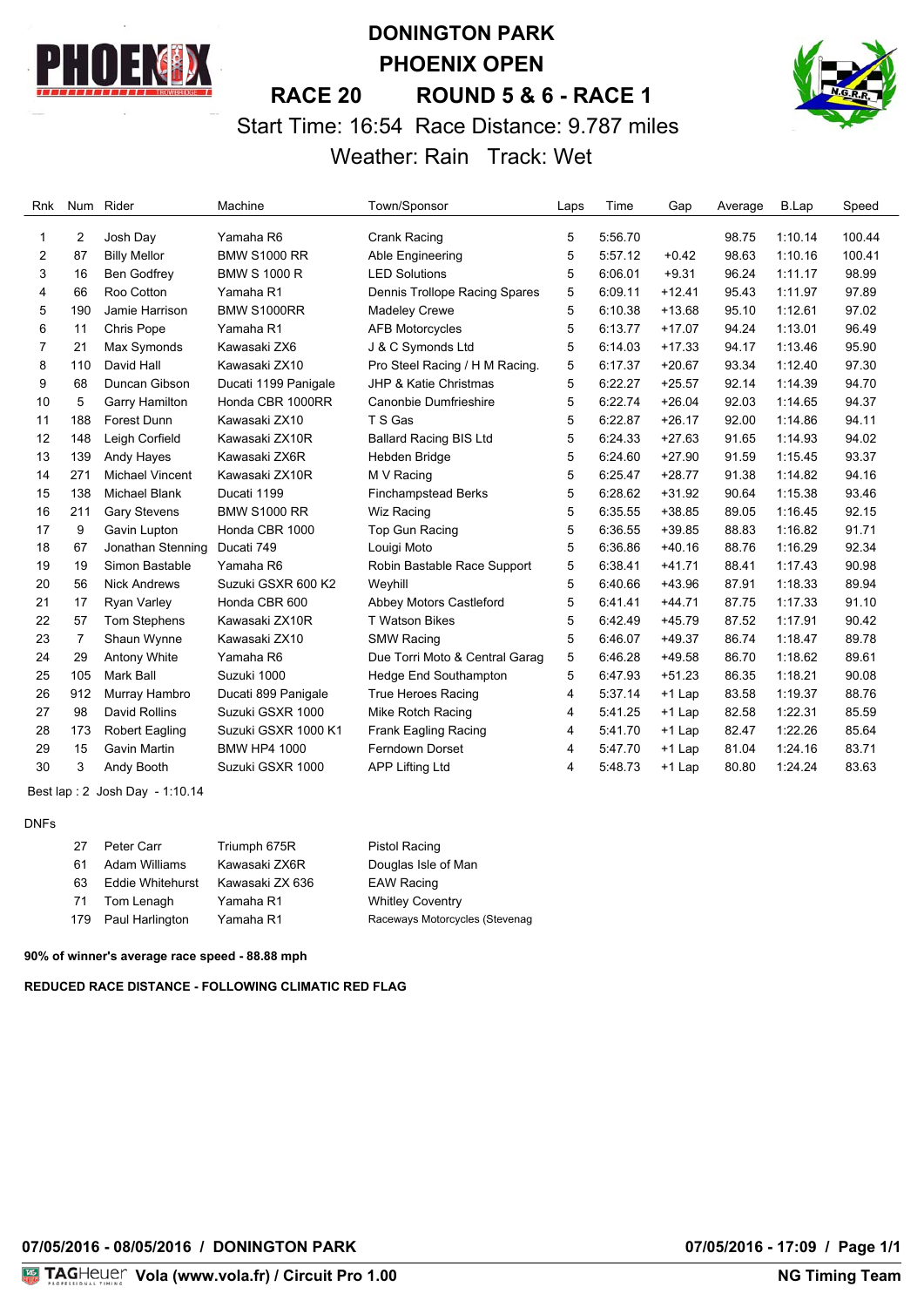

# **DONINGTON PARK PHOENIX OPEN RACE 20 ROUND 5 & 6 - RACE 1** RIDERS' LAP TIMES



# Lap Time

#### Adam Williams

|                 | <b>START</b> |  |  |
|-----------------|--------------|--|--|
| 1               |              |  |  |
| 2               | 1:20.79      |  |  |
| 3               | 1:21.10      |  |  |
| 4               | 1:22.12      |  |  |
| <b>RED FLAG</b> |              |  |  |

#### Andy Booth

| <b>START</b> |         |  |
|--------------|---------|--|
| 1            |         |  |
| 2            | 1:24.34 |  |
| 3            | 1:24.99 |  |
| 4            | 1:24.24 |  |
| RED FLAG     |         |  |

#### Andy Hayes

| <b>START</b>    |         |  |
|-----------------|---------|--|
| 1               |         |  |
| 2               | 1:15.71 |  |
| 3               | 1:15.83 |  |
| 4               | 1:15.45 |  |
| 5               | 1:15.61 |  |
| <b>RED FLAG</b> |         |  |

#### Antony White

| <b>START</b>    |         |  |
|-----------------|---------|--|
| 1               |         |  |
| 2               | 1:18.76 |  |
| 3               | 1:19.03 |  |
| 4               | 1:18.62 |  |
| 5               | 1:20.36 |  |
| <b>RED FLAG</b> |         |  |
|                 |         |  |
|                 |         |  |

#### Ben Godfrey

| )7/05/2016 - 08/05/2016 / DONINGTON PARK |  |  |
|------------------------------------------|--|--|
|                                          |  |  |

| Lap             | Time         |  |
|-----------------|--------------|--|
|                 |              |  |
|                 | <b>START</b> |  |
| 1               |              |  |
| 2               | 1:11.77      |  |
| 3               | 1:11.17      |  |
| 4               | 1:12.27      |  |
| 5               | 1:12.28      |  |
| <b>RED FLAG</b> |              |  |

#### Billy Mellor

|                 | <b>START</b> |
|-----------------|--------------|
| 1               |              |
| 2               | 1:10.45      |
| 3               | 1:10.33      |
| 4               | 1:10.16      |
| 5               | 1:10.32      |
| <b>RED FLAG</b> |              |

#### Chris Pope

| <b>START</b> |         |  |
|--------------|---------|--|
| 1            |         |  |
| 2            | 1:13.01 |  |
| 3            | 1:13.54 |  |
| 4            | 1:13.73 |  |
| 5            | 1:13.84 |  |
| RED FLAG     |         |  |

#### David Hall

| <b>START</b>    |         |  |
|-----------------|---------|--|
| 1               |         |  |
| 2               | 1:14.33 |  |
| 3               | 1:14.11 |  |
| 4               | 1:13.79 |  |
| 5               | 1:12.40 |  |
| <b>RED FLAG</b> |         |  |

| Lap           | Time         |
|---------------|--------------|
|               |              |
| David Rollins |              |
|               |              |
|               | <b>START</b> |
| 1             |              |
| 2             | 1:22.83      |
| 3             | 1:22.86      |
| 4             | 1:22.31      |
|               | RED FLAG     |

#### Duncan Gibson

| <b>START</b>    |         |
|-----------------|---------|
| 1               |         |
| 2               | 1:14.76 |
| 3               | 1:15.01 |
| 4               | 1:14.39 |
| 5               | 1:14.88 |
| <b>RED FLAG</b> |         |

#### Eddie Whitehurst

| <b>START</b>    |         |  |
|-----------------|---------|--|
| 1               |         |  |
| 2               | 1:18.80 |  |
| <u>RED FLAG</u> |         |  |

#### Forest Dunn

| <b>START</b> |         |  |
|--------------|---------|--|
| 1            |         |  |
| 2            | 1:15.11 |  |
| 3            | 1:14.86 |  |
| 4            | 1:15.16 |  |
| 5            | 1:15.16 |  |
| RED FLAG     |         |  |
|              |         |  |

Garry Hamilton

07/05/2016 - 17:10 / Page 1/3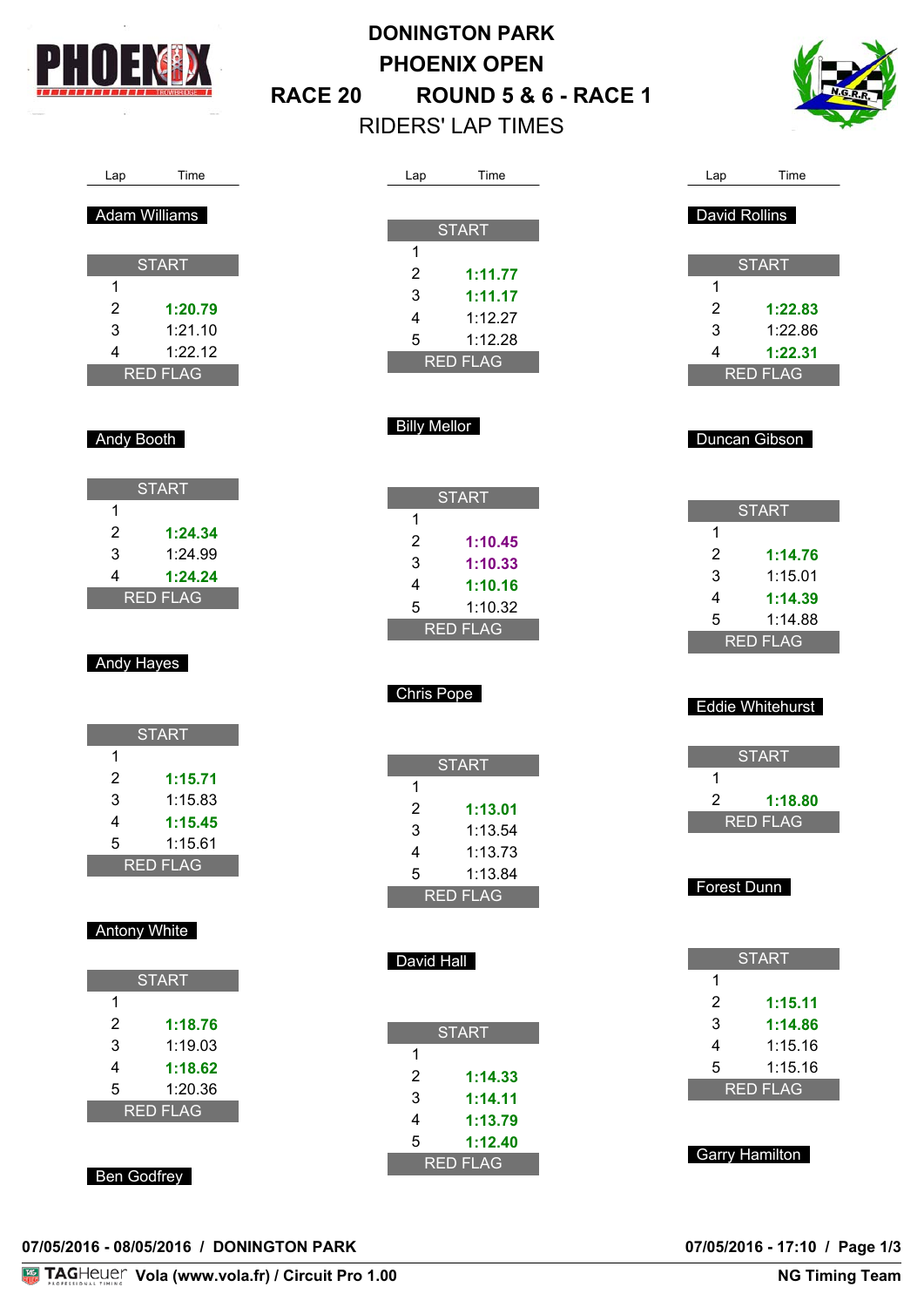#### **DONINGTON PARK PHOENIX OPEN RACE 20 ROUND 5 & 6 - RACE 1** RIDERS' LAP TIMES

| Lap             | Time         |
|-----------------|--------------|
|                 |              |
|                 | <b>START</b> |
| 1               |              |
| 2               | 1:15.01      |
| 3               | 1:15.71      |
| 4               | 1:14.65      |
| 5               | 1:15.90      |
| <b>RED FLAG</b> |              |

#### Gary Stevens

| <b>START</b>    |         |  |
|-----------------|---------|--|
| 1               |         |  |
| 2               | 1:17.69 |  |
| 3               | 1:16.86 |  |
| 4               | 1:16.45 |  |
| 5               | 1:17.69 |  |
| <b>RED FLAG</b> |         |  |

#### Gavin Lupton

| <b>START</b> |         |  |
|--------------|---------|--|
| 1            |         |  |
| 2            | 1:17.51 |  |
| 3            | 1:16.82 |  |
| 4            | 1:16.84 |  |
| 5            | 1:18.90 |  |
| RED FLAG     |         |  |

#### Gavin Martin

| <b>START</b>    |         |  |
|-----------------|---------|--|
| 1               |         |  |
| 2               | 1:24.16 |  |
| 3               | 1:25.28 |  |
| 4               | 1:24.69 |  |
| <b>RED FLAG</b> |         |  |
|                 |         |  |

#### Jamie Harrison

| <b>START</b> |  |
|--------------|--|
|              |  |

| 1:12.80           |
|-------------------|
|                   |
| 1:12.61           |
| <b>RED FLAG</b>   |
| Jonathan Stenning |
|                   |

Lap Time

2 **1:12.91**

| <b>START</b>    |         |  |
|-----------------|---------|--|
| 1               |         |  |
| 2               | 1:18.15 |  |
| 3               | 1:18.54 |  |
| 4               | 1:16.29 |  |
| 5               | 1:17.52 |  |
| <u>RED FLAG</u> |         |  |

#### Josh Day

| <b>START</b> |         |  |
|--------------|---------|--|
| 1            |         |  |
| 2            | 1:10.60 |  |
| 3            | 1:10.36 |  |
| 4            | 1:10.14 |  |
| 5            | 1:10.19 |  |
| RED FLAG     |         |  |

#### Leigh Corfield

| <b>START</b>    |         |  |
|-----------------|---------|--|
| 1               |         |  |
| 2               | 1:15.36 |  |
| 3               | 1:14.93 |  |
| 4               | 1:15.26 |  |
| 5               | 1:15.20 |  |
| <b>RED FLAG</b> |         |  |
|                 |         |  |

# Mark Ball

| arn Dall     |  |  |
|--------------|--|--|
|              |  |  |
| <b>START</b> |  |  |
|              |  |  |
|              |  |  |

#### Max Symonds

Lap Time

2 **1:19.57** 3 **1:18.26** 4 **1:18.21** 5 1:22.27 RED FLAG

| <b>START</b> |         |  |
|--------------|---------|--|
| 1            |         |  |
| 2            | 1:13.46 |  |
| 3            | 1:13.78 |  |
| 4            | 1:13.66 |  |
| 5            | 1:14.66 |  |
| RED FLAG     |         |  |

#### Michael Blank

| <b>START</b>    |         |  |
|-----------------|---------|--|
| 1               |         |  |
| 2               | 1:15.50 |  |
| 3               | 1:15.71 |  |
| 4               | 1:15.38 |  |
| 5               | 1:16.90 |  |
| <b>RED FLAG</b> |         |  |

#### Michael Vincent

| <b>START</b>    |         |  |  |
|-----------------|---------|--|--|
| 1               |         |  |  |
| 2               | 1:15.77 |  |  |
| 3               | 1:14.82 |  |  |
| 4               | 1:15.10 |  |  |
| 5               | 1:15.27 |  |  |
| <b>RED FLAG</b> |         |  |  |
|                 |         |  |  |

| Murray Hambro |
|---------------|
| <b>START</b>  |
|               |

#### **07/05/2016 - 08/05/2016 / DONINGTON PARK 07/05/2016 - 17:10 / Page 2/3**

# 07/05/2016 - 17:10 / Page 2/3<br>NG Timing Team

**Vola (www.vola.fr) / Circuit Pro 1.00**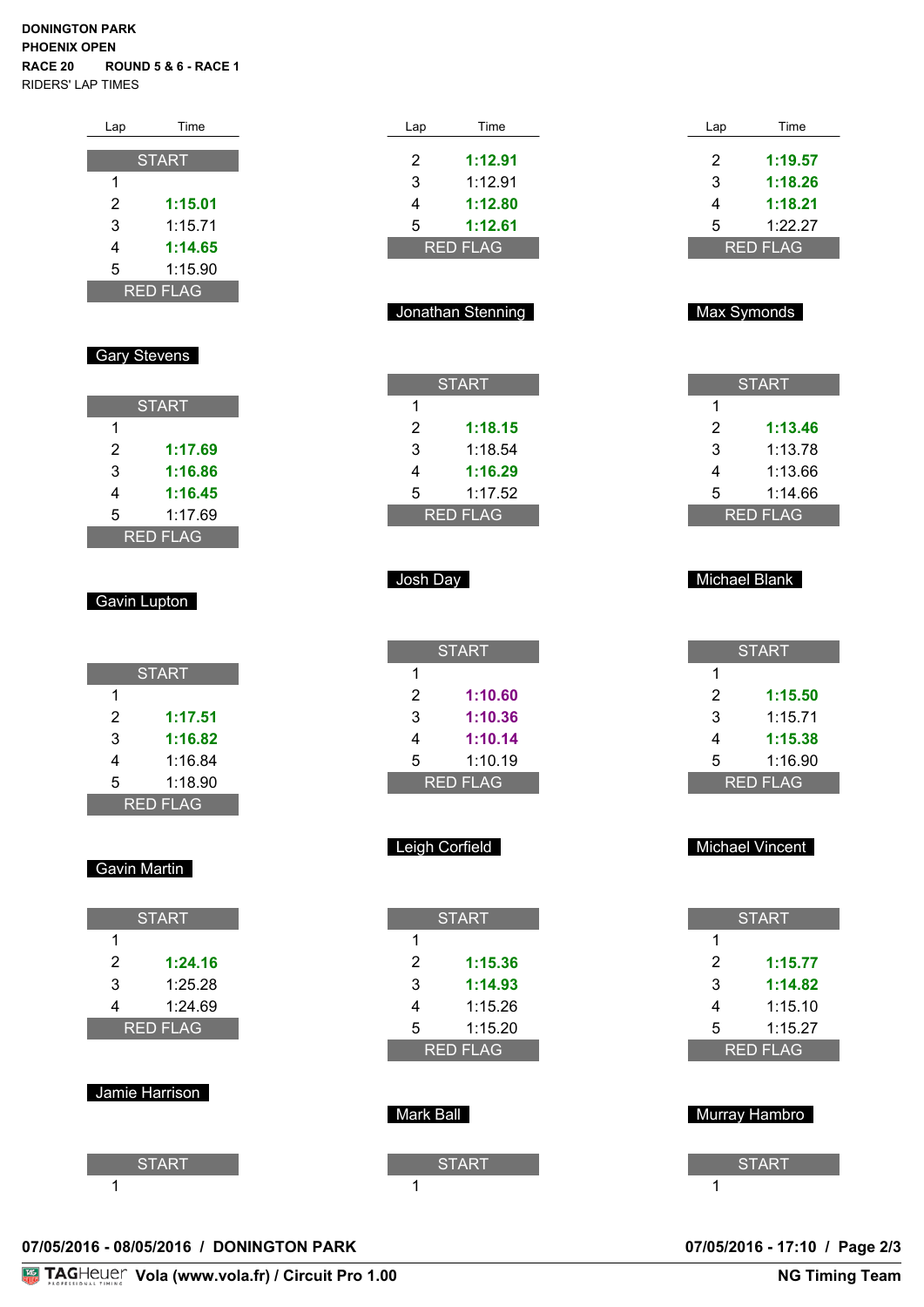#### **DONINGTON PARK PHOENIX OPEN RACE 20 ROUND 5 & 6 - RACE 1** RIDERS' LAP TIMES

| Lap                          | Time                       |  |
|------------------------------|----------------------------|--|
| 2                            | 1:22.63                    |  |
| 3<br>$\overline{\mathbf{4}}$ | 1:21.33                    |  |
|                              | 1:19.37<br><b>RED FLAG</b> |  |
|                              |                            |  |
|                              |                            |  |
| <b>Nick Andrews</b>          |                            |  |
|                              | <b>START</b>               |  |
| 1                            |                            |  |
| $\overline{c}$<br>3          | 1:18.33<br>1:18.40         |  |
| $\overline{4}$               | 1:18.49                    |  |
| 5                            | 1:19.27                    |  |
|                              | <b>RED FLAG</b>            |  |
|                              |                            |  |
|                              | Paul Harlington            |  |
|                              |                            |  |
| 1                            | <b>START</b>               |  |
| $\overline{2}$               | 1:20.61                    |  |
| RED                          | <b>FLAG</b>                |  |
|                              |                            |  |
| Peter Carr                   |                            |  |
|                              |                            |  |
|                              | <b>START</b>               |  |
| 1                            |                            |  |
| $\overline{c}$               | 1:14.27                    |  |
| 3<br>4                       | 1:14.08                    |  |
| 5                            | 1:14.12<br>1:14.12         |  |
|                              | <b>RED FLAG</b>            |  |
|                              |                            |  |
|                              | <b>Robert Eagling</b>      |  |
|                              |                            |  |
|                              | <b>START</b>               |  |
| 1                            |                            |  |
| $\overline{c}$               | 1:23.55                    |  |

|   | obert Eagling |
|---|---------------|
|   | <b>START</b>  |
| 1 |               |
| 2 | 1:23.55       |
| 3 | 1:23.13       |
| 4 | 1:22.26       |
|   | RED FLAG      |

| 07/05/2016 - 08/05/2016 / DONINGTON PARK |  | 07/05/2016 - 17:10 / Page 3/3 |  |
|------------------------------------------|--|-------------------------------|--|

| Lap            | Time            |  | Lap | Time                       |
|----------------|-----------------|--|-----|----------------------------|
| Roo Cotton     |                 |  |     |                            |
|                |                 |  |     | <b>START</b>               |
|                |                 |  | 1   |                            |
|                | <b>START</b>    |  | 2   | 1:14.81                    |
| 1              |                 |  | 3   | 1:14.08                    |
| $\overline{2}$ | 1:11.97         |  | 4   | 1:14.32<br><b>RED FLAG</b> |
| 3              | 1:12.10         |  |     |                            |
| 4              | 1:13.69         |  |     |                            |
| 5              | 1:14.24         |  |     | <b>Tom Stephens</b>        |
|                | <b>RED FLAG</b> |  |     |                            |
|                |                 |  |     | <b>START</b>               |
| Ryan Varley    |                 |  | 1   |                            |
|                |                 |  | 2   | 1:17.91                    |
| 1              | <b>START</b>    |  | 3   | 1:17.99                    |
| $\overline{2}$ | 1:17.73         |  | 4   | 1:18.29                    |
| 3              | 1:17.33         |  | 5   | 1:20.24                    |
| 4              | 1:17.39         |  |     | <b>RED FLAG</b>            |
| 5              | 1:18.42         |  |     |                            |
|                | <b>RED FLAG</b> |  |     |                            |
|                |                 |  |     |                            |
|                |                 |  |     |                            |
|                | Shaun Wynne     |  |     |                            |
|                |                 |  |     |                            |
| $\mathbf{1}$   | <b>START</b>    |  |     |                            |
| $\overline{2}$ | 1:18.70         |  |     |                            |
| 3              | 1:18.47         |  |     |                            |
| 4              | 1:19.23         |  |     |                            |
| 5              | 1:21.57         |  |     |                            |
|                | <b>RED FLAG</b> |  |     |                            |
|                |                 |  |     |                            |
|                |                 |  |     |                            |
|                | Simon Bastable  |  |     |                            |
|                |                 |  |     |                            |
|                |                 |  |     |                            |
|                | <b>START</b>    |  |     |                            |

1

2 **1:17.85** 3 1:18.36 4 **1:17.43** 5 1:17.54 RED FLAG

Tom Lenagh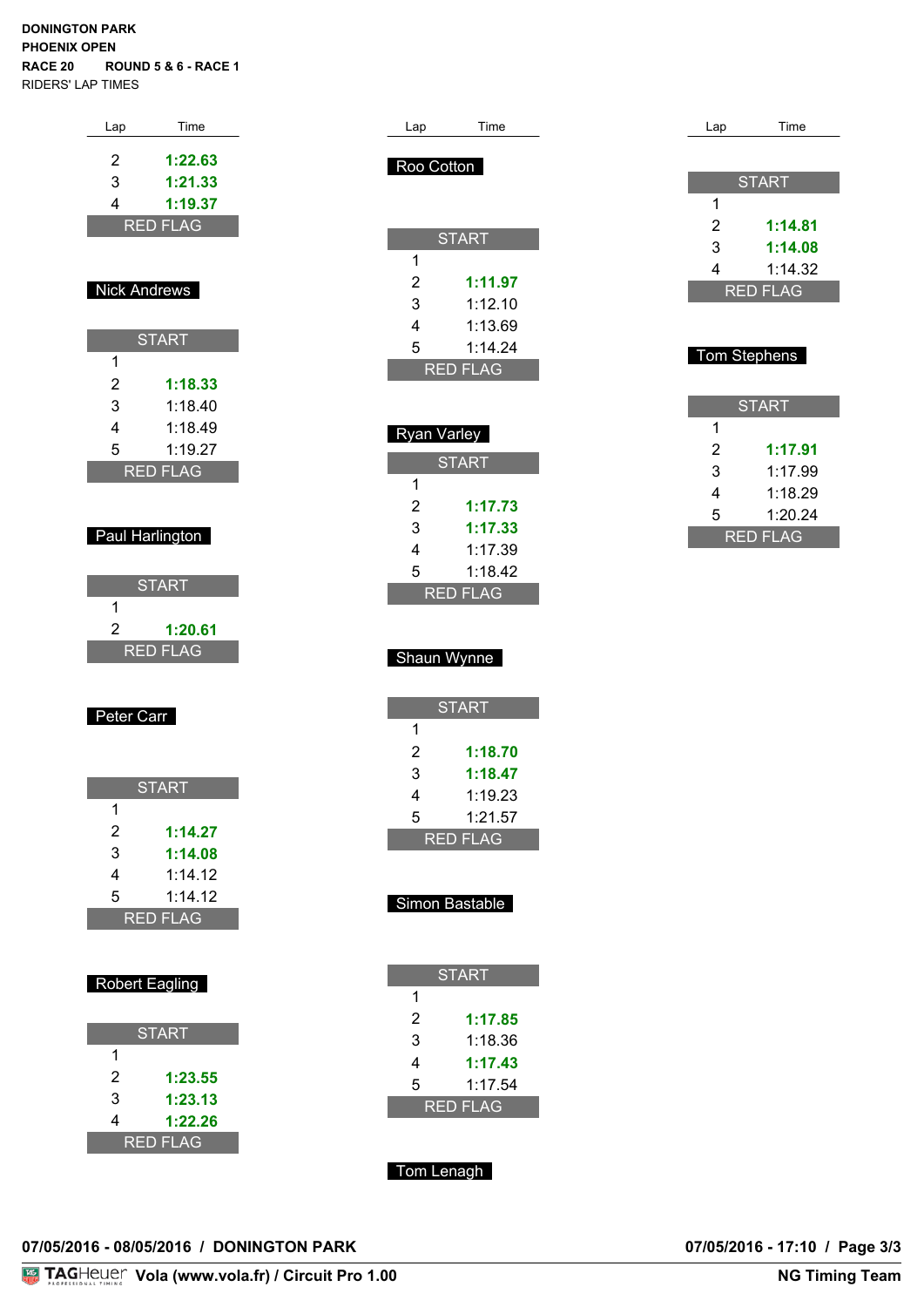

# **DONINGTON PARK PHOENIX OPEN RACE 20 ROUND 5 & 6 - RACE 1** LAP CHART



**Start** Lap1 2 87 66 21 16 190 11 27 5 71 139 188 110 68 148 271 138 56 67 9 211 19 57 7 63 29 105 61 17 179 173 98 15 912 3 Lap 2 2 87 66 16 21 190 11 27 5 71 110 188 139 68 148 271 138 9 56 67 211 19 57 7 63 29 17 105 61 179 98 173 912 15 3 Lap3 2 87 66 16 190 21 11 27 71 110 5 188 68 139 148 271 138 9 211 56 67 19 57 7 17 29 105 61 912 98 173 15 3 Lap 4 2 87 16 66 190 21 11 27 110 71 5 68 188 139 148 271 138 9 211 67 19 66 57 17 7 105 29 61 912 98 173 15 3 190 11 21 27 110 68 5 188 148 139 271 138 211 9 67 19 56 17 57 7 29 105